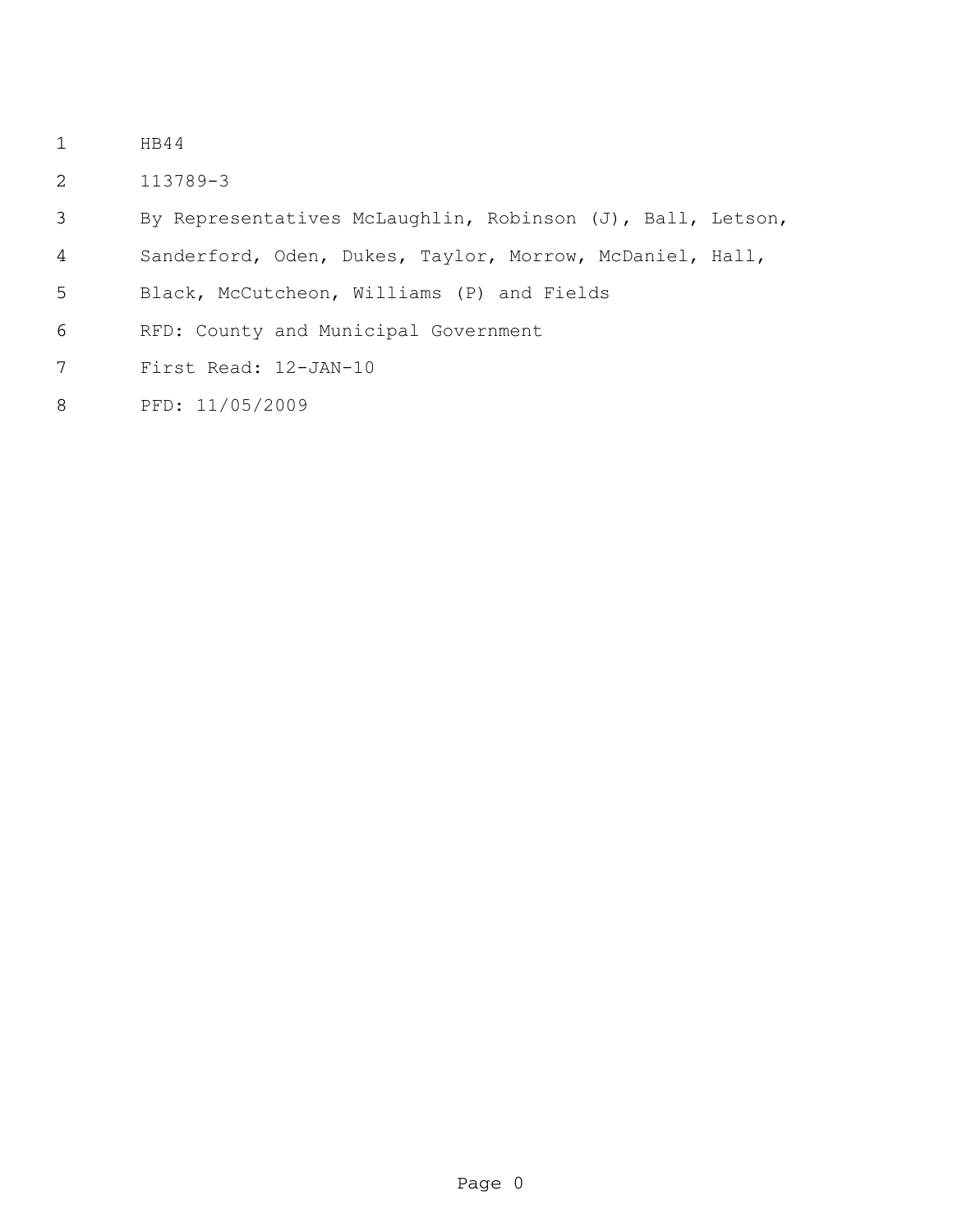ENROLLED, An Act, To amend Section 40-28-2, Code of Alabama 1975, relating to the distribution of in-lieu-of-taxes payments made by the Tennessee Valley Authority, to provide for the redistribution of the payments; and to reallocate certain liquor tax revenues. BE IT ENACTED BY THE LEGISLATURE OF ALABAMA: Section 1. Section 40-28-2, Code of Alabama 1975, is amended to read as follows: "§40-28-2. "(a) Beginning in the fiscal year ending September 30, 1980, the State of Alabama will annually transfer to the counties in Alabama served by T.V.A. a portion of the in-lieu-of-taxes payments made by T.V.A. to the State of Ala-

 bama. Such transfer of funds shall be according to the follow-ing schedule:

 For the Fiscal Year: Percentage of In-Lieu-of-Taxes Payments Transferred to 20 T.V.A.-Served Counties by the State 21 Shall Be: 1979-80 20% 1980-81 30%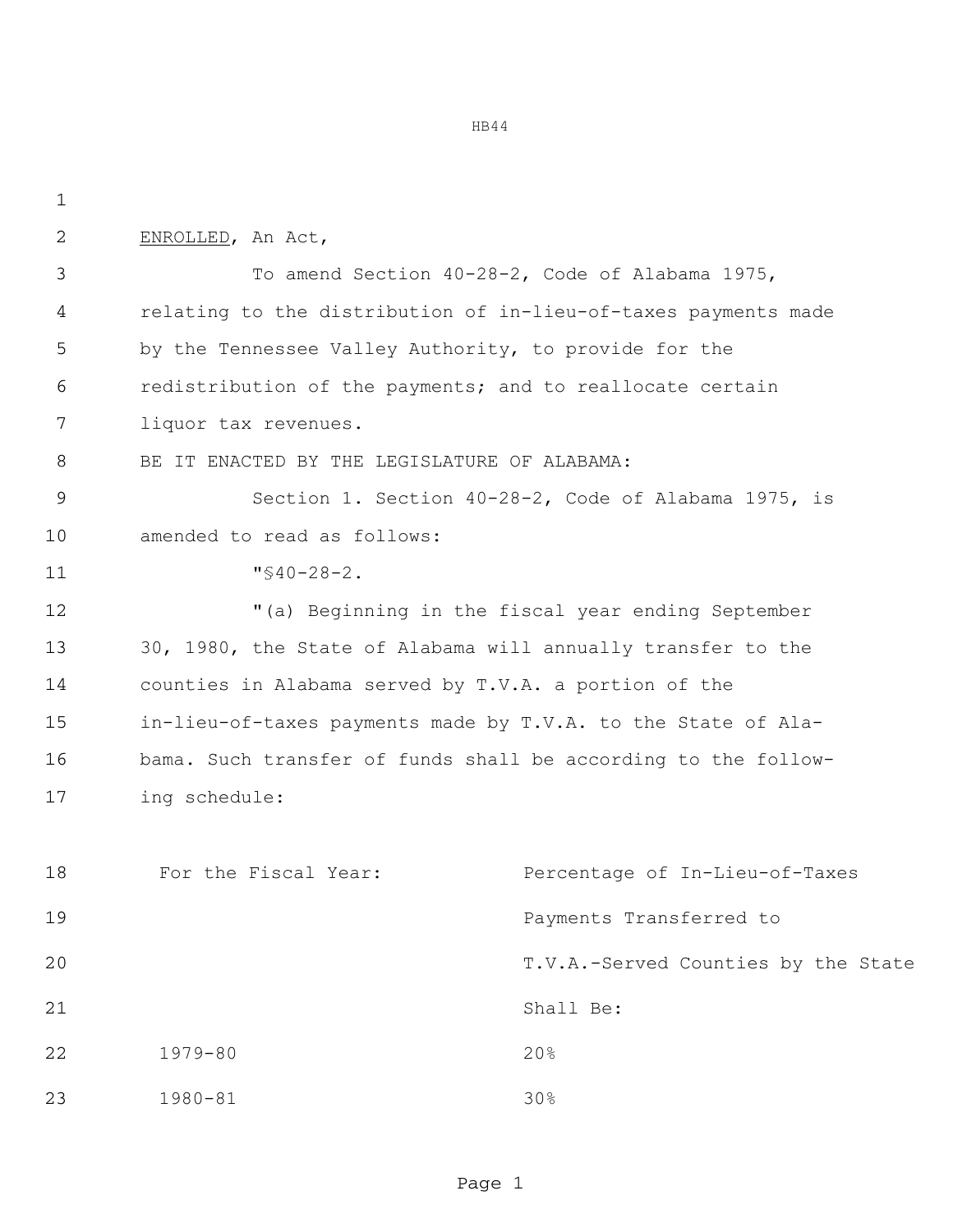|                | For the Fiscal Year:           | Percentage of In-Lieu-of-Taxes |
|----------------|--------------------------------|--------------------------------|
| $\mathbf{1}$   | $1981 - 82$                    | 40%                            |
| $\overline{2}$ | $1982 - 83$                    | 50%                            |
| $\mathfrak{Z}$ | $1983 - 84$                    | 60%                            |
| $\overline{4}$ | $1984 - 85$                    | 70%                            |
| 5              | 1985-86 through 2004-05        | 75%                            |
| 6              | 2005-2006 and each fiscal year | 78%                            |
| 7              | thereafter                     |                                |

8 "(b) The state shall distribute the in-lieu-of-taxes payments each fiscal year to each of the counties served by T.V.A., and the three percent increases after September 30, 2005, generated by the amendments to this section at the 2006 Regular Session of the Legislature shall be allocated by local legislation.

 "(c)(1) In addition to the distribution provided for in subsection (a) of this section, the state shall distribute each fiscal year five percent of the in-lieu-of-taxes payments to the dry counties and municipalities therein which are not served by T.V.A. Said five percent shall be distributed on the same proportionate basis that each such county received in fiscal year 1978-79 from A.B.C. payments as compared to the total A.B.C. payments received by all dry counties not served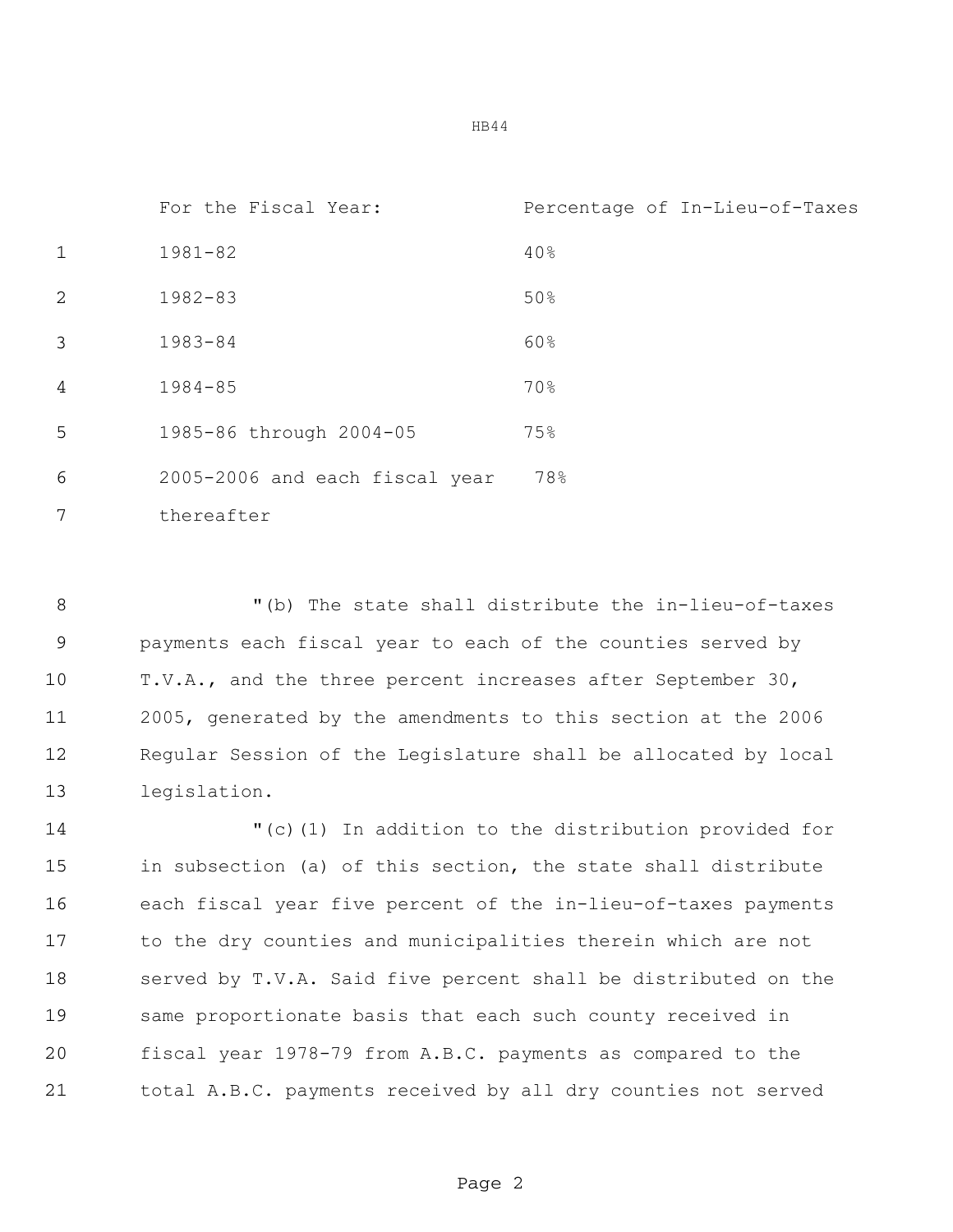by T.V.A. during the same fiscal year. The distribution of such in-lieu-of-taxes payments between each dry non-T.V.A.-served county and the municipalities located therein shall be made pro rata on the basis of A.B.C. payments received by each such jurisdiction in the fiscal year 1979 to the total A.B.C. payments to the county and all municipalities in such county in the fiscal year 1979. Such distribution to the municipalities will be administered by the county governing body.

 "Beginning in the fiscal year ending September 30, 11 2010, the distribution provided in this subsection to the dry counties and municipalities that are not served by T.V.A. shall be reduced by an amount equal to the funds allocated to those dry counties and municipalities from liquor tax revenues pursuant to Section 2 of this act until the aggregate annual amount of revenue received by those dry counties and municipalities from the provisions of Section 2 is equal to the amount of T.V.A. payments distributed to the dry counties and municipalities therein pursuant to this subdivision for the fiscal year ending September 30, 2009. Until the aggregate annual amount of liquor tax distributions to the dry counties and municipalities not served by T.V.A. provided in Section 2 is equal to the amount of T.V.A. payments distributed to the dry counties and municipalities therein pursuant to this subdivision for the fiscal year ending September 30, 2009, the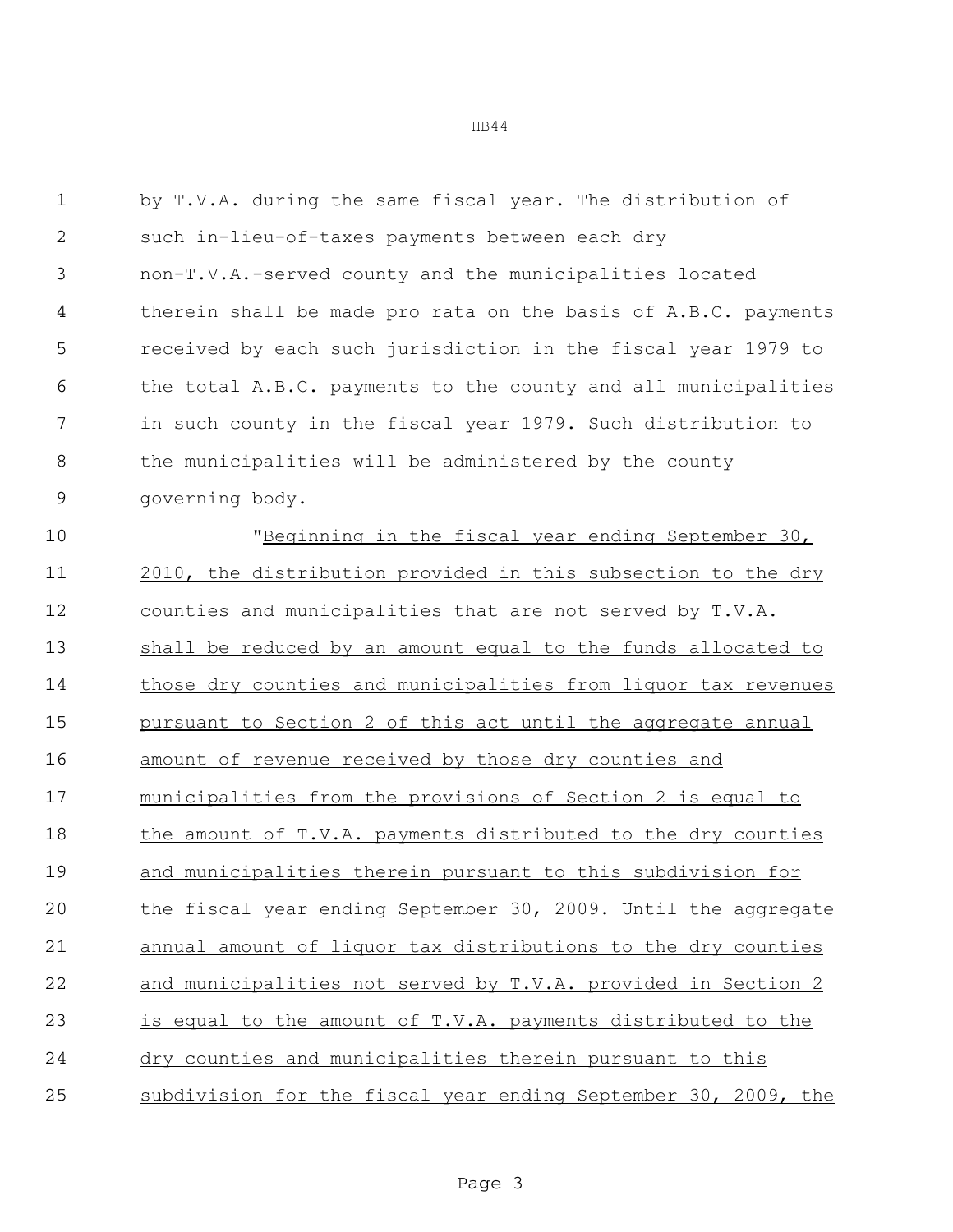| $\mathbf 1$    | annual amount by which any payments to such counties and       |  |  |  |
|----------------|----------------------------------------------------------------|--|--|--|
| 2              | municipalities are reduced by liquor tax revenues pursuant to  |  |  |  |
| 3              | Section 2 of this act shall be distributed to the counties     |  |  |  |
| 4              | served by T.V.A. Thereafter, all payments distributed pursuant |  |  |  |
| 5              | to this subsection shall be distributed to the counties served |  |  |  |
| 6              | by T.V.A. The distribution to the counties served by T.V.A.    |  |  |  |
| 7              | provided in this subsection is to be allocated in the same     |  |  |  |
| 8              | manner as the increase generated by the amendment to this      |  |  |  |
| $\overline{9}$ | section made during the 2006 Regular Session of the            |  |  |  |
| 10             | Legislature that now appears as subsection (b).                |  |  |  |
| 11             | "Notwithstanding the foregoing, the distributions to           |  |  |  |
| 12             | Limestone County, to Madison County, to Marshall County, and   |  |  |  |
| 13             | to Morgan County provided in this subsection shall be          |  |  |  |
| 14             | <u>allocated by local law.</u>                                 |  |  |  |
| 15             | The additional distributions to the above listed               |  |  |  |
| 16             | counties pursuant to this amendatory act shall be held by the  |  |  |  |
| 17             | respective county separate and apart from other T.V.A.         |  |  |  |
| 18             | distributions and shall not be expended by the county until    |  |  |  |
| 19             | the effective date of the local law providing for the          |  |  |  |
| 20             | allocation of such funds.                                      |  |  |  |
| 21             | "(2) Effective for transfers after July 1, 2006,               |  |  |  |
| 22             | adding this subdivision, the distribution to the State General |  |  |  |
| 23             | Fund shall remain at the level received on July 1, 2006, until |  |  |  |
| 24             | the level received attains the amount of seventeen million     |  |  |  |
| 25             | eight hundred forty thousand two hundred thirty-three dollars  |  |  |  |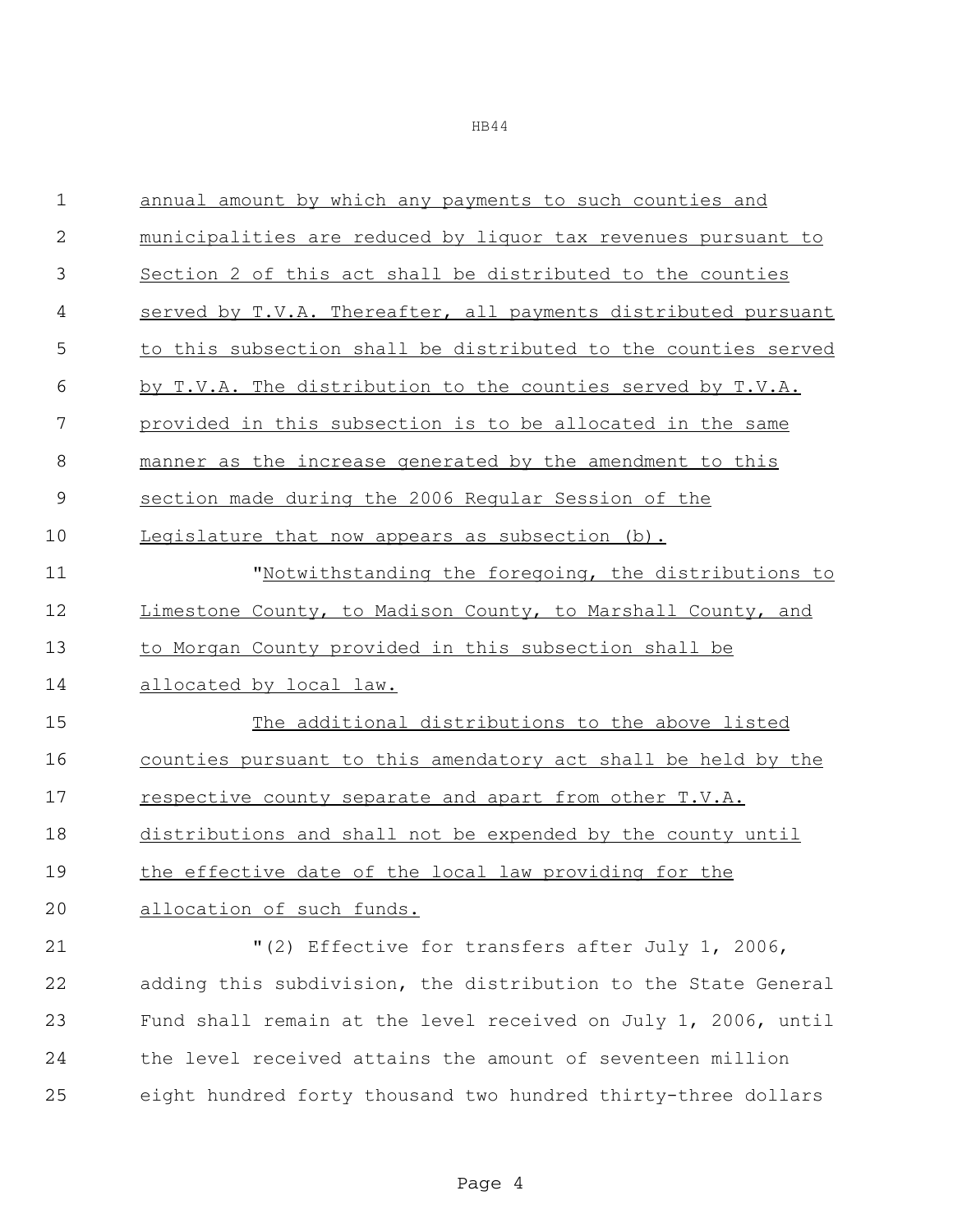(\$17,840,233) and thereafter the state shall receive 17 percent of the total amount of the in-lieu-of-taxes payments.

 "(d) Any T.V.A.-served dry county which is eligible to receive funds under Section 40-28-3 shall receive from that portion of the in-lieu-of-taxes payments not less than that amount which the county received in A.B.C. payments in the fiscal year 1978-79."

 Section 2. (a) Beginning with the fiscal year ending September 30, 2010, the Public Welfare Trust Fund, the Special Mental Health Fund, and the State General Fund shall annually receive the same amount of revenue from the state taxes on spirituous and vinous liquors pursuant to Sections 28-3-201, 28-3-202, 28-3-203, 28-3-204, and 28-3-205, Code of Alabama 1975, respectively, that such entities received for the fiscal year ending September 30, 2009, until the annual growth in 16 such receipts above this amount equals the amount of T.V.A. payments distributed to the dry counties and municipalities therein pursuant to subsection (c)(1) of Section 40-28-2, Code of Alabama 1975, for the fiscal year ending September 30, 2009. Thereafter, in addition to the above amounts, the Public Welfare Trust Fund, the Special Mental Health Fund, and the State General Fund shall annually receive the amount of growth in those liquor tax receipts that exceeds the amount of T.V.A. payments distributed to the dry counties and municipalities therein pursuant to subsection (c)(1) of Section 40-28-2, Code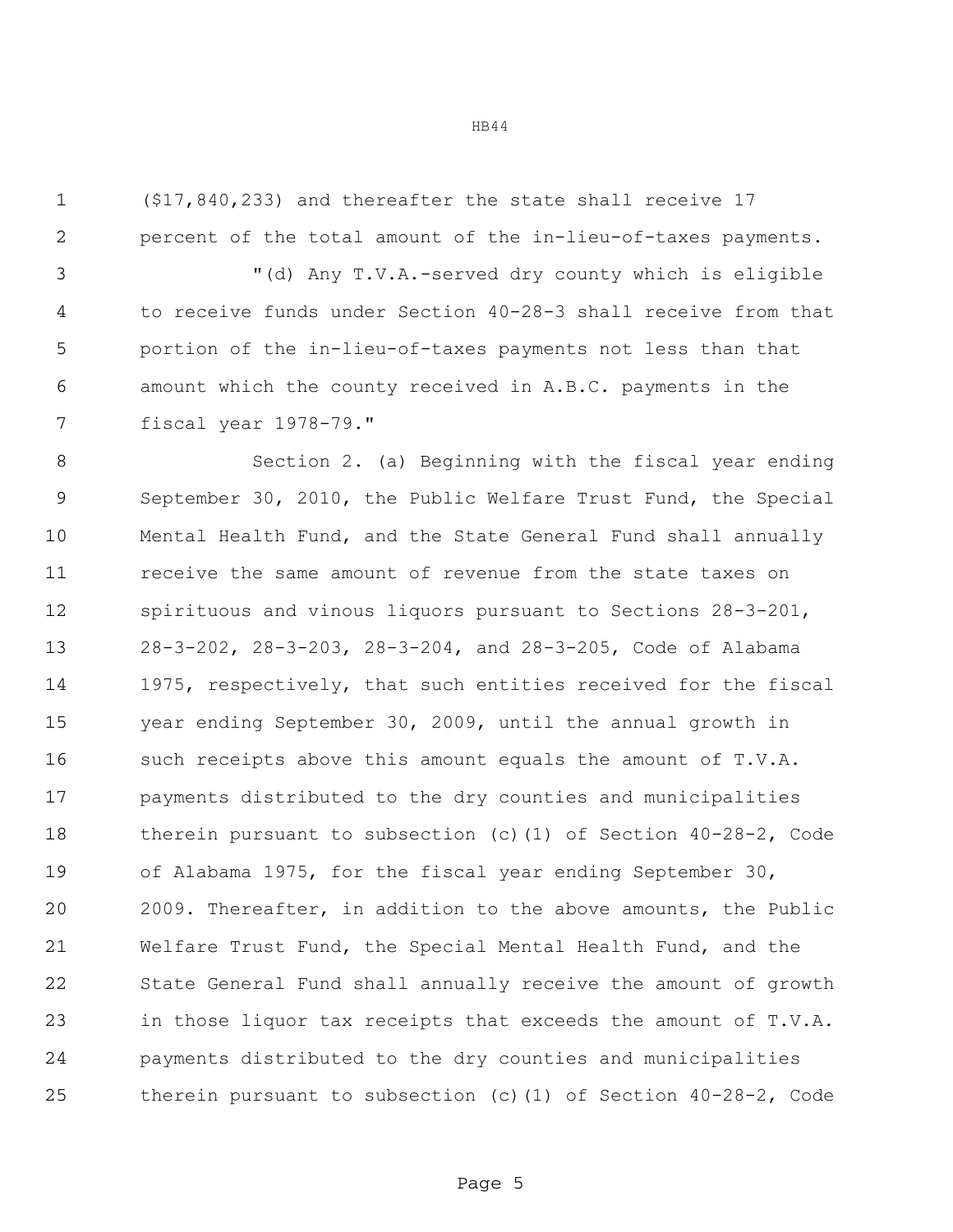of Alabama 1975, for the fiscal year ending September 30, 2009.

 (b) Beginning with the fiscal year ending September 30, 2010, an amount up to the amount of T.V.A. payments distributed to the dry counties and municipalities therein pursuant to subsection (c)(1) of Section 40-28-2, Code of Alabama 1975, for the fiscal year ending September 30, 2009, of the growth in state taxes on spirituous and vinous liquors provided in subsection (a) above shall be distributed to the dry counties and municipalities therein that are not served by T.V.A. and that receive T.V.A. in-lieu-of-taxes payments pursuant to Section 40-28-2(c)(1). Notwithstanding subsection (a), in addition to the distributions provided for in this subsection, the state shall distribute to the dry counties and dry municipalities therein each fiscal year from the state taxes on spirituous and vinous liquors an amount equal to the percentage growth in T.V.A. in-lieu-of-taxes payments received by the state.

 (c) In addition to the above distribution, for the fiscal year ending September 30, 2011, there shall be an 21 adjustment to increase or decrease the amount of state taxes on spirituous liquors distributed to the non-served T.V.A. counties as necessary to make the total amount paid to such counties for the fiscal year ending September 30, 2011, equal to the amount of T.V.A. payments such counties would have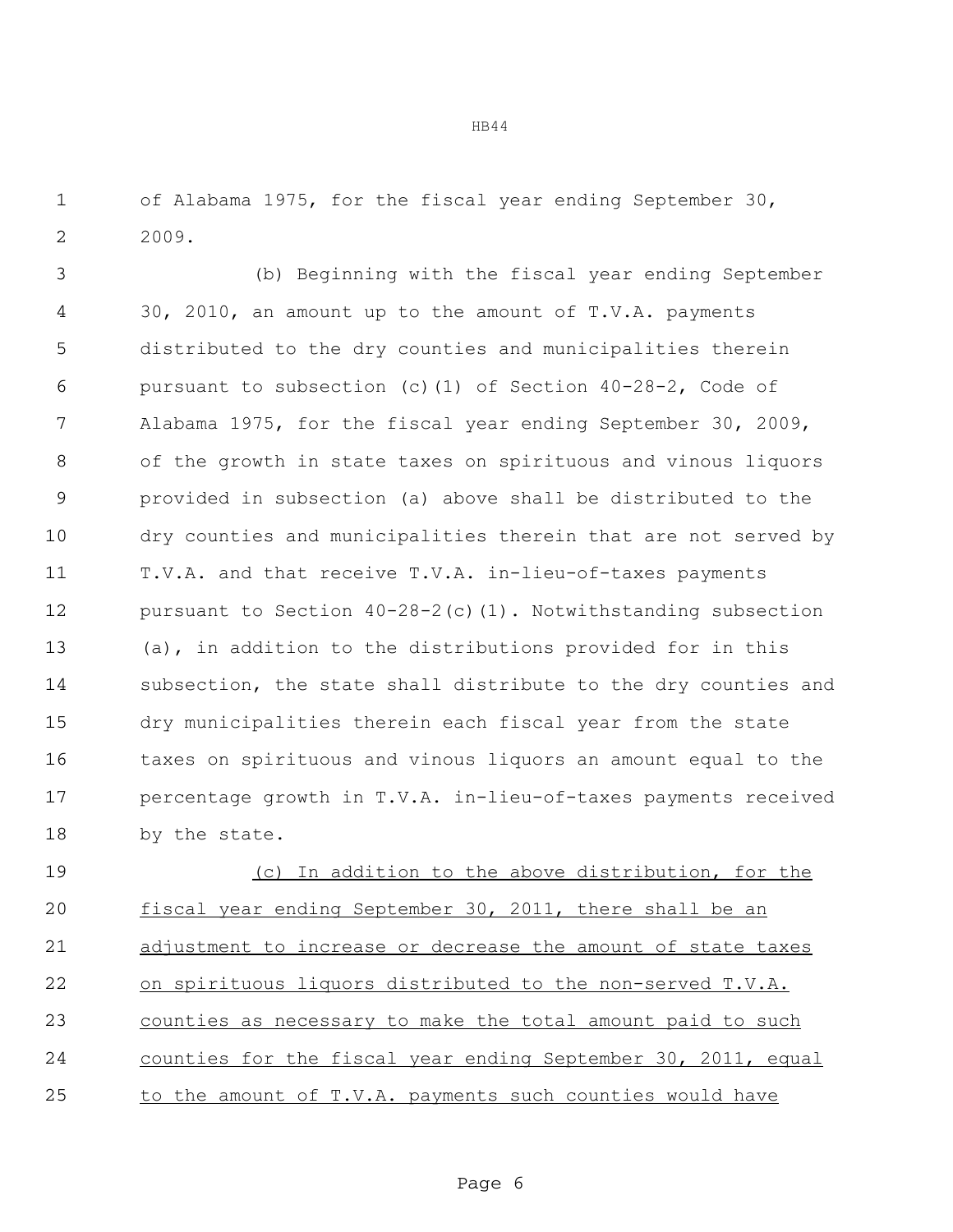| $\mathbf{1}$ | received T.V.A. payments prior to the amended distribution |  |  |  |
|--------------|------------------------------------------------------------|--|--|--|
| 2            | provided in this act.                                      |  |  |  |
| 3            | Section 3. All laws or parts of laws which conflict        |  |  |  |
| 4            | with this act are repealed.                                |  |  |  |
| 5            | Section 4. This act shall become effective                 |  |  |  |
| 6            | immediately following its passage and approval by the      |  |  |  |
| 7            | Governor, or its otherwise becoming law.                   |  |  |  |